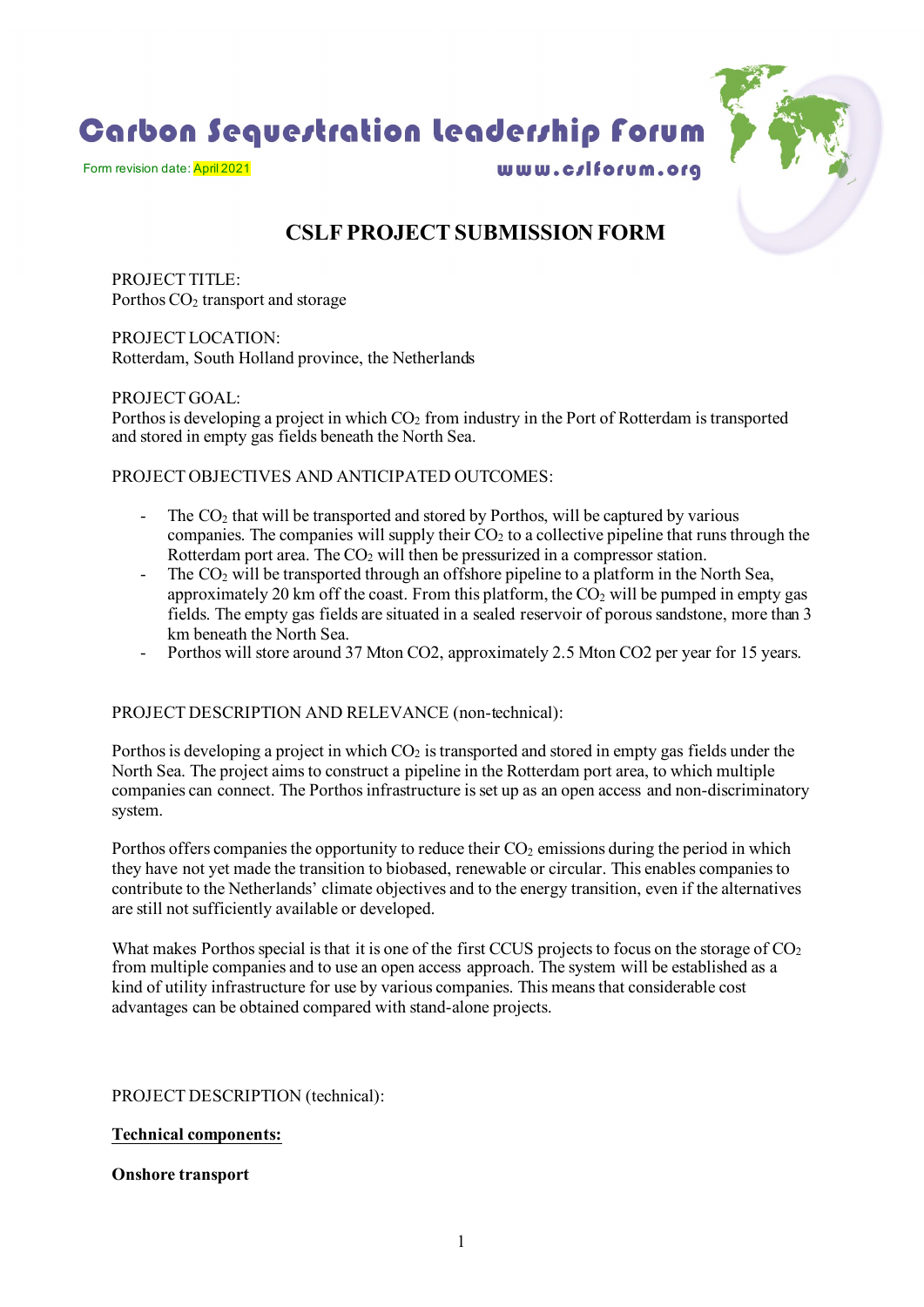The collective pipeline running through the Rotterdam port area is approximately 30 km long and extendsfrom the eastern end of Oude Maas in the Botlek area, through the Europoort area to the compressor station at Maasvlakte.

The collected  $CO<sub>2</sub>$  will flow in a gaseous state at a pressure of 35 bar through the pipeline, which has a diameter of approximately 108 cm (42 inches).

The new pipeline will be housed in the existing pipeline corridor and will be entrenched section by section. The pipeline corridor ranges in width between 10 and 45 m.

#### **Compressor station**

The compressor site at Maasvlakte has a surface area of roughly 2 ha and includes several buildings on the grounds.

The entire site is supplied with power from the electrical substation. The pumping station houses the cooling water pumps that are used to cool the compressors.

At the compressor building, three compressors jointly bring the  $CO<sub>2</sub>$  to a maximum pressure of 130 bar for subsequent transmission to the offshore platform.

#### **Offshore transport**

From the compressor station, a 22 km pipeline with a diameter of approximately 40 cm (16 inches) transports the  $CO<sub>2</sub>$  to the P18-A platform out on the North Sea. The maximum pressure in this pipeline is 130 bar, and the  $CO<sub>2</sub>$  is in a gaseous state with the characteristics of a liquid.

The former gas platform P18-A will be re-used for the storage of  $CO<sub>2</sub>$ . The platform will be fitted with the facilities required to transport the collected  $CO<sub>2</sub>$  to the injection wells. In addition, various technical systems will be installed for monitoring and remote control of the system.

#### **Storage**

The collected  $CO_2$  is stored in the pores of the sandstone substratum, which used to contain natural gas. For millions of years, this gas was hermetically trapped under high pressure between a nonpermeable layer of caprock and sealing plane faults. The local pressure in this field, which gradually decreased during gas extraction, will once again rise as a result of  $CO<sub>2</sub>$  injection. The reservoir will be consistently monitored and checked to ensure that local pressure never exceeds the values recorded when gas extraction first started.

The CO2 from the pipeline will be injected into the depleted gas fields under P18-A via wells. The wells are metal casings that are anchored to the rock all the way down to the reservoir in the substratum. To make the existing facility suitable for  $CO<sub>2</sub>$  injection, the well will be fitted with a new inner tube. The wells will also have monitoring equipment that checks the local pressure and temperature during  $CO<sub>2</sub>$  injection. Once  $CO<sub>2</sub>$  injection has been completed – when the reservoir is full and at the correct ultimate pressure – the wells will be sealed with plugs.

#### **Status**

Porthos is currently working on the technical details, permit procedures, FID deliverables and European tenders for the construction of the compressor station and offshore pipeline.

Porthos expects to take a final investment decision in the second half of 2022. As soon as the investment decision has been taken, the construction of the infrastructure will start. The system is expected to be operational by 2024/2025.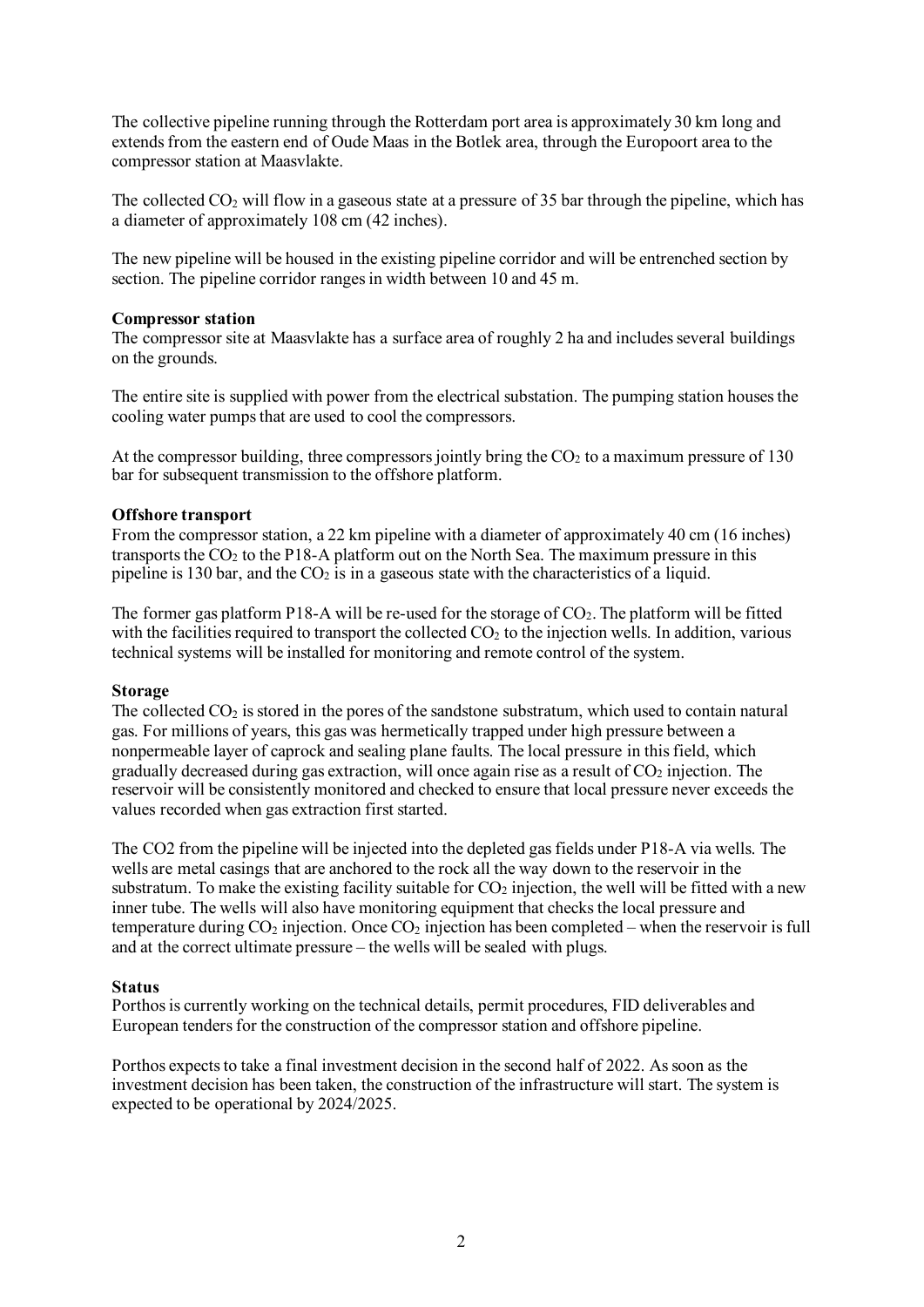#### NOVEL ASPECTS OF PROJECT

#### **Open Access**

What makes Porthos special is that it is one of the first CCUS projects to focus on the storage of  $CO<sub>2</sub>$ from multiple companies and to use an open access approach. The system will be established as a kind of utility infrastructure for use by various companies.

#### **Financing mechanism (national SDE++ for CCS)**

Porthos is obtaining financial support for the costs made in preparing the project and for the infrastructure investment. Various funds are available and will be examined, including funds from the national government and the European Union.

For the preparatory studies, Porthos received a grant of  $\epsilon$  1.2 million from RVO (Netherlands Enterprise Agency) in 2018 and a grant of  $\epsilon$  6.5 million from the European Commission in 2019. In 2021, Porthos received a subsidy of  $\epsilon$  102 million from Brussels for the realization of the infrastructure.

The Porthos customers were granted a national SDE++ subsidy in the spring of 2021. The SDE++ subsidy is necessary to bridge the difference in costs for ETS and the total costs for capture, transport and storage of CO2. This helps the companies to remain competitive while contributing to achieving the Dutch Climate Agreement objectives.

#### PROJECT TIMELINE:

#### **Milestones**

- April 2018: Completion of feasibility study
- Spring 2018-early 2019: Concept select phase
- Early 2019: Start FEED phase: technical development of the transport and storage infrastructure
- February-March 2019: Expression of Interest by companies
- June 2019: Adoption of Memorandum on Scope and Level of Detail
- July 2019: Wim van Lieshout new project director
- July 2019: Final award of  $\epsilon$  6,5 million CEF subsidy by European Commission for preparatory studies
- Autumn 2019: Signing of Joint Development Agreement 1 with companies
- September 2020: Completion of Environmental Impact Assessment
- Autumn 2020: Signing of Joint Development Agreement 2 with companies
- February 2021: Final award of  $\epsilon$  102 million CEF subsidy by European Commission for construction works
- Autumn 2021: Signing of transport and storage contracts with companies

## **Planning**

- Second half of 2022: Final investment decision
- 2023: Start construction of the system
- 2024/2025: System operational

## INFORMATION AVAILABILITY:

- 1) Formal: we update our website [\(www.porthosCO2.nl\)](http://www.porthosco2.nl/) and social media [\(LinkedIn\)](https://www.linkedin.com/company/porthos-co2/mycompany/) continuously with the latest news/milestones
- 2) Informal: Porthos is an active participant in national/international discussion panels and thinktanks, where we present as often as possible our project to help other organisations/countries to develop their own CCS strategy. We are an active source for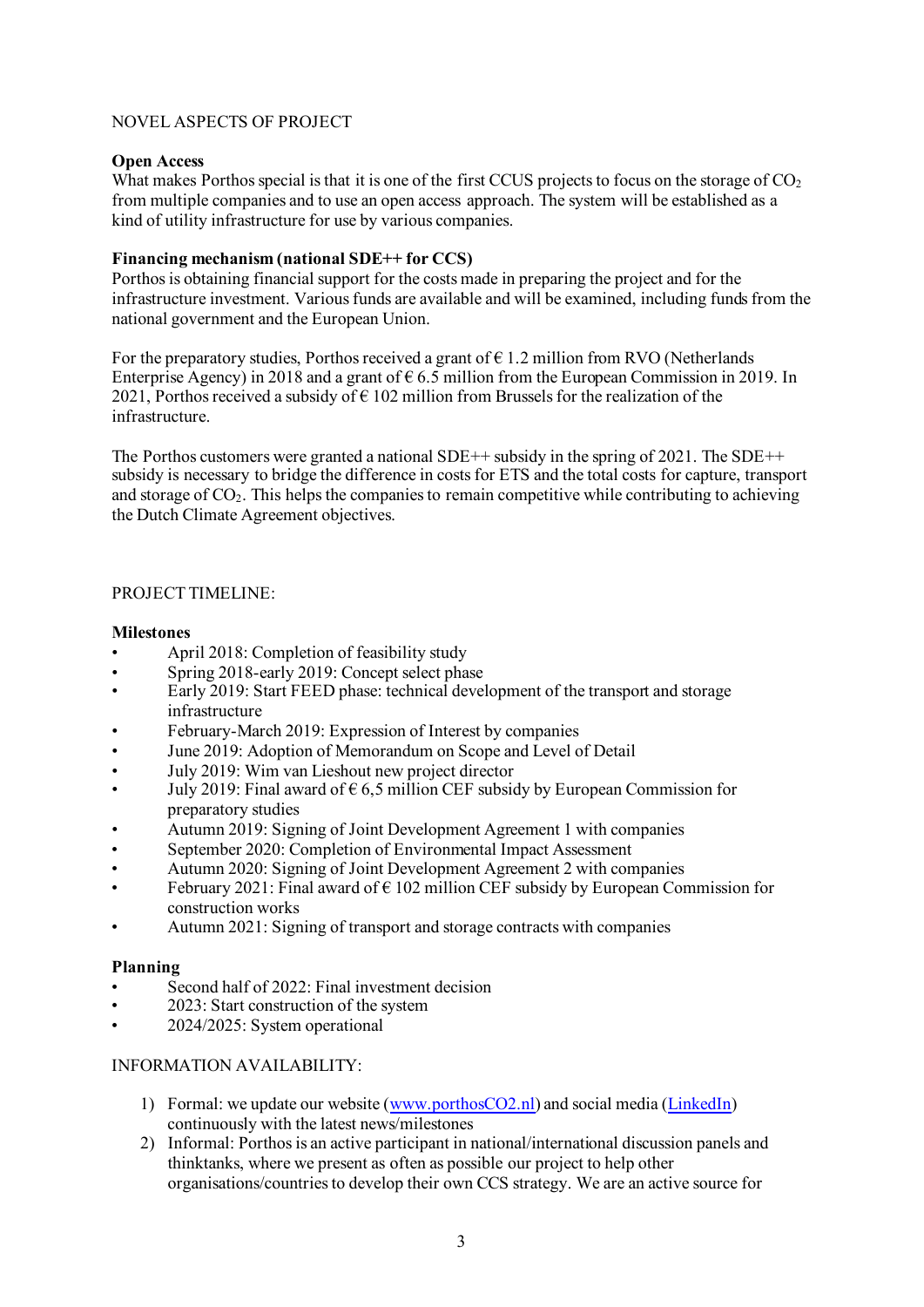information, on the technical aspects of CCS, as well on the regulatory framework in the Netherlands.

PROJECT CONTACTS: All requests and questions regarding Porthos can be sent to:  $\inf_{\alpha}$  info $\alpha$  porthosCO2.nl.

Please also provide an answer to the following question: *What restrictions, issues, or costs will be assumed by any visitors to the project site?* 

OTHER PROJECT PARTICIPANTS:

Porthos CO<sub>2</sub> Transport and Storage C.V. (Project team) Port of Rotterdam Authority (shareholder) Energie Beheer Nederland (EBN) (shareholder) Gasunie (shareholder)

PROJECT WEBSITES:

www.porthosCO2.nl

PROJECT NOMINATORS: *Delegates from at least two CSLF Member countries must inform the CSLF Secretariat [\(cslfsecretariat@hq.doe.gov](mailto:cslfsecretariat@hq.doe.gov)) that they support the nomination of the project for CSLF recognition.* 

Netherlands Norway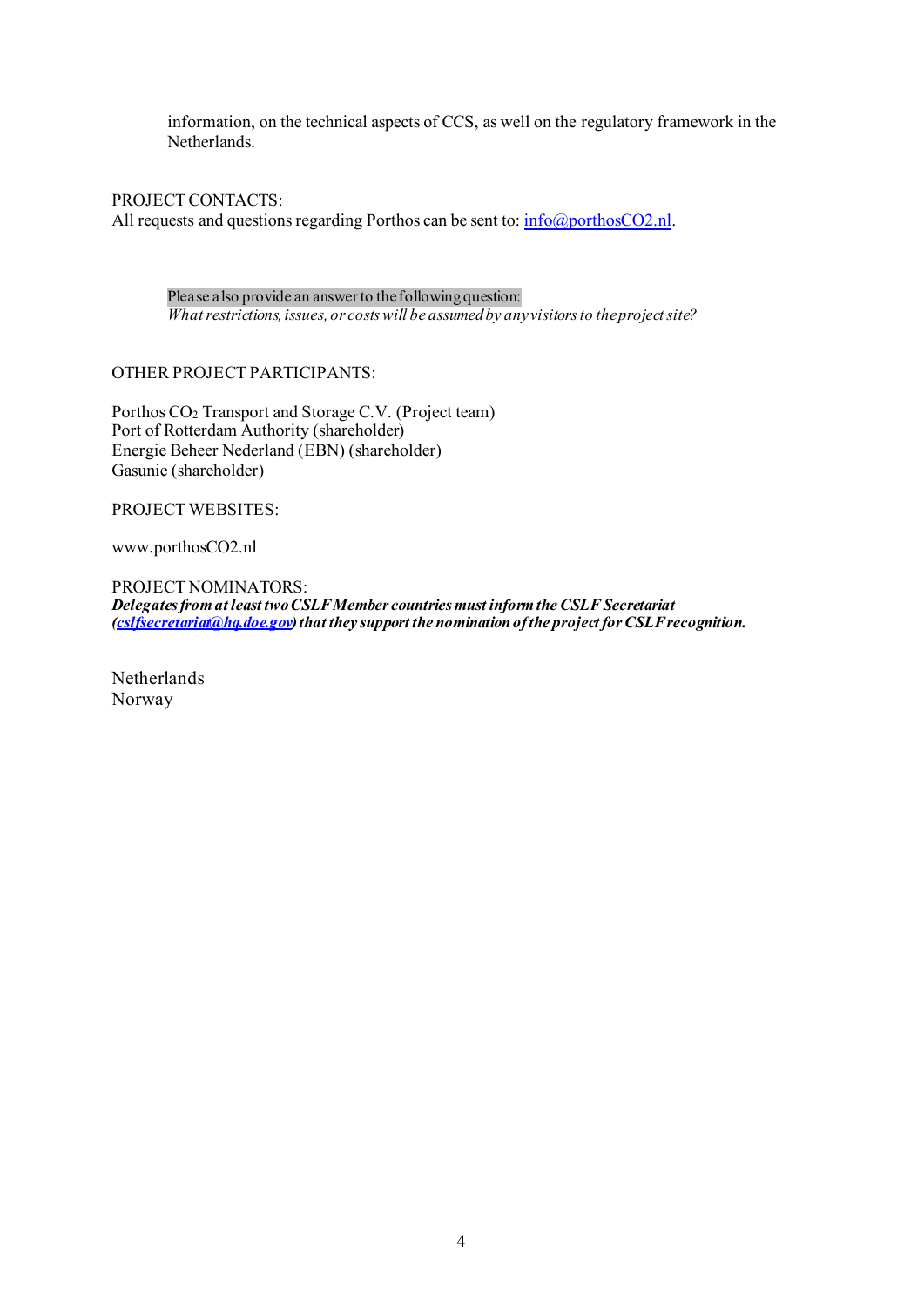# **CSLF Project Elements Checklist**

(Please check all of the following areas that your project will address.)

# **GENERAL**

| <b>Project Scale</b> |  |
|----------------------|--|
| Feasibility          |  |
| Pilot                |  |
| Demonstration        |  |
| Commercial           |  |

## **CAPTURE TECHNOLOGIES**

| <b>Capture Type</b>                                                        |  |
|----------------------------------------------------------------------------|--|
| Pre-combustion capture                                                     |  |
| Post-combustion capture                                                    |  |
| Oxyfuelcombustion                                                          |  |
| Industrial applications                                                    |  |
| <b>Technology</b>                                                          |  |
| Advance the capture technology                                             |  |
| Advance plant design for capture efficiency (e.g., boiler, turbine design) |  |
| Improved fuel handling and a ir separation processes technology            |  |
| Improved combustion and flue gas science                                   |  |
| Advance purification and compression technology                            |  |
| Polygeneration optimization                                                |  |

#### **TRANSPORT**

| <b>General</b>                                                                  |  |
|---------------------------------------------------------------------------------|--|
| Tanker Transport                                                                |  |
| Pipeline Transport                                                              |  |
| Ship transport                                                                  |  |
| Specifications for impurities from various processes                            |  |
| Regulations, standards and safety protocols, including response and remediation |  |

## **STORAGE AND MONITORING**

| <b>Storage Complex Type</b>                                                                                   |   |
|---------------------------------------------------------------------------------------------------------------|---|
| Saline formations                                                                                             |   |
| Unconventional reservoirs (e.g., basalt, shale)                                                               |   |
| Unmineable coal formations                                                                                    |   |
| EOR and/or EGR                                                                                                |   |
| Depleted oil and gas fields                                                                                   | X |
| Storage complex characterization                                                                              |   |
| $CO2$ -water-rock (or coal) interactions                                                                      | X |
| Impact of the quality of $CO2$ on storage                                                                     | X |
| Improved modeling of complex                                                                                  | X |
| Effects of CO <sub>2</sub> rock/water interactions and induced changes in temperature, pressure and stress on | X |
| permeability, injectivity, migration, trapping and capacity.                                                  |   |
| Pressure management (e.g. production of formation water)                                                      |   |
| Monitoring the storage complex including risk assessment                                                      |   |
| Development of new or improved $CO_2$ monitoring technologies                                                 |   |
| Improve baseline monitoring and distinguish between natural and anthropogenic $CO2$                           |   |
| Development of risk minimization/mitigation methods and strategies, including leakage                         |   |
| Improve well integrity, well a bandonment practices, and/or remediation of existing wells                     |   |